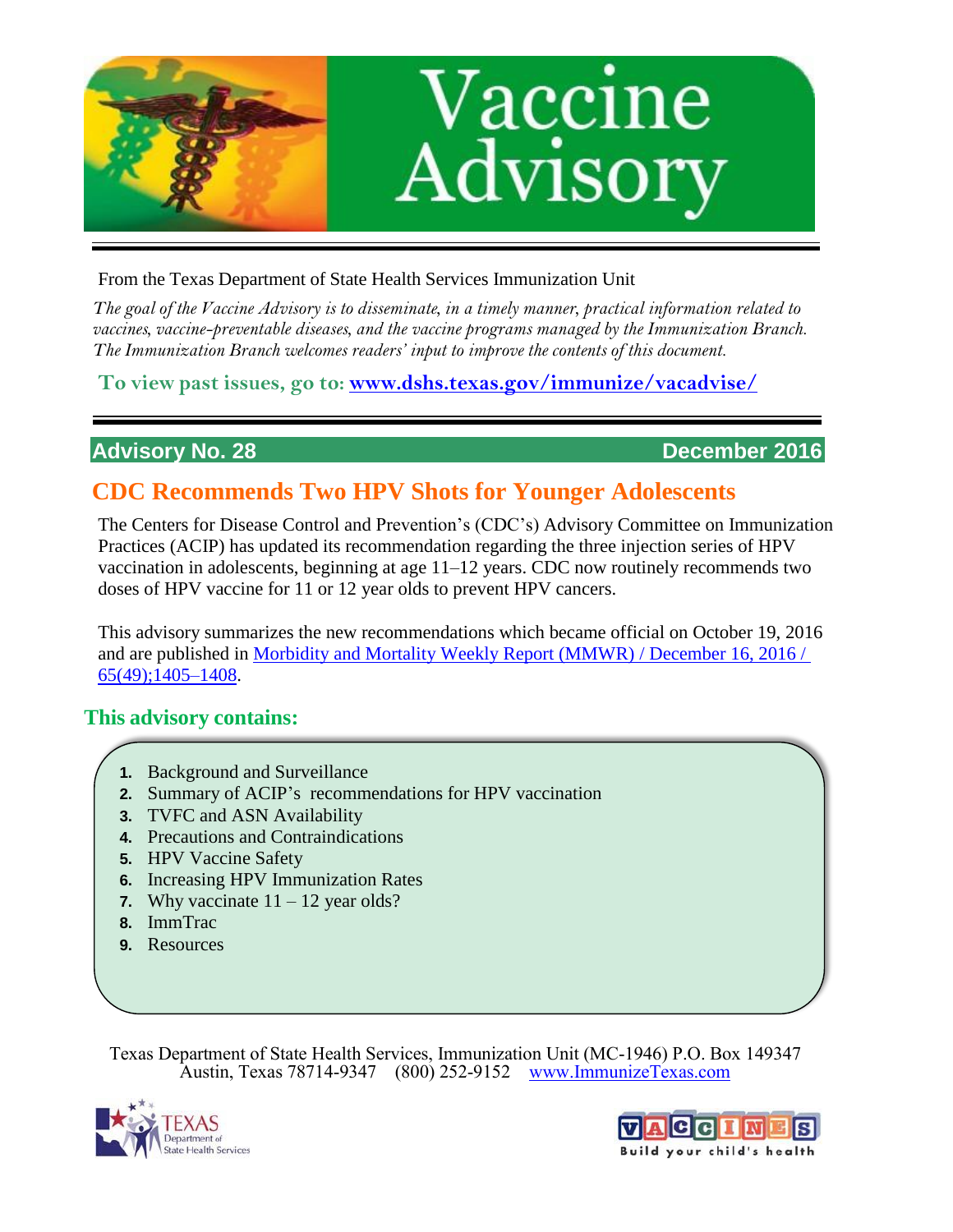#### **1) Background and Surveillance**

Human papillomavirus (HPV) is the most common sexually transmitted infection in the United States. Almost every sexually active person will acquire HPV at some point in their lives. According to the CDC, there are about 79 million Americans currently infected with HPV and about 14 million new infections each year. An estimated 26,000 new HPV related cancers are diagnosed annually.

There are more than 150 types of human papillomaviruses. Some types of HPV can cause warts while others lead to cancer. HPV most commonly causes cancer of the cervix, however, it can also cause cancers of the vulva, vagina, penis, anus, back of the throat, base of the tongue, and the tonsils. HPV is most commonly transmitted through intimate skin-to-skin contact, including vaginal, anal, or oral sex. However, HPV can be transmitted by nonsexual routes as well, and can be passed even when an infected person has no signs or symptoms.

There are three different vaccines licensed by the Food and Drug Administration (FDA) to protect against HPV infection. The three vaccines are Cervarix® (HPV2), Gardasil® (HPV4), and Gardasil®9 (HPV9). The ACIP has not stated a preference for any of the HPV vaccines currently licensed in the United States. All HPV vaccines protect against HPV types 16 and 18 which cause approximately 66% of cervical cancers and the majority of other HPV-attributable cancers in the United States. HPV4 and HPV9 also protect against HPV types 6 and 11 which cause anogenital warts. HPV9 targets five additional cancer causing types, 31, 33, 45, 52, and 58, which account for about 15% of cervical cancers. HPV2 (Cervarix®) is not approved for use in males.

#### **2) Summary of New ACIP Recommendations**

CDC and ACIP revised the recommendation after a thorough review of studies over several meetings. CDC and ACIP reviewed data from clinical trials showing two doses of HPV vaccine in younger adolescents (aged 9–14 years) produced an immune response similar or higher than the response in young adults (aged 16–26 years) who received three doses. On October 7, 2016, the U.S. Food and Drug Administration (FDA) approved adding a 2-dose schedule for 9-valent HPV vaccine (Gardasil® 9) for adolescents ages 9–14 years. CDC encourages clinicians to begin implementing the 2-dose schedule in their practice to protect their preteen patients from HPV cancers.

#### **Two Dose Recommendation**

CDC recommends that adolescents 11–12 years of age should now receive two doses of HPV vaccine rather than the previously recommended three doses to protect against cancers caused by human papillomavirus (HPV) infections. This recommendation makes it easier for parents to protect their children by reducing the number of shots and trips to the doctor. Vaccination may begin as young as 9 years of age, and all persons who begin HPV vaccination before their 15<sup>th</sup> birthday should use the two dose schedule.

The second dose of HPV vaccine in the two dose series should be administered 6–12 months after the first dose for optimal protection. There is no maximum interval between HPV vaccine doses. The series does not need to be restarted if interrupted.

#### **Three Dose Recommendation**

Teens and young adults who start the series at ages 15–26 years will continue to need three doses of HPV vaccine to protect against HPV infection. Adolescents 9–14 years of age who have already received two doses of HPV vaccine less than 5 months apart, will also require a third dose no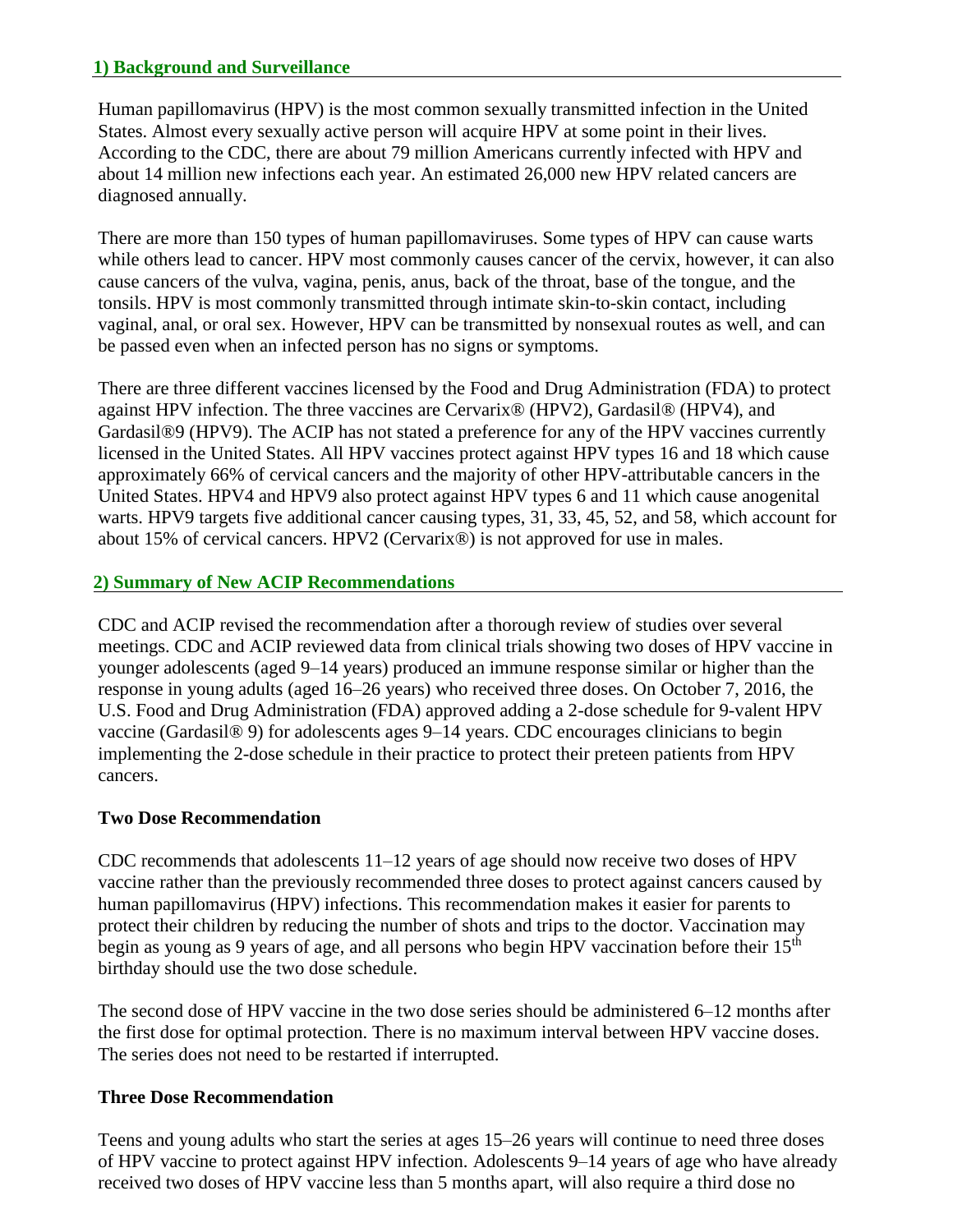sooner than 12 weeks after the second dose and 5 months after the first dose. Additionally, three doses of HPV vaccine continue to be recommended for people with weakened immune systems aged 9–26 years.

#### **3) Texas Vaccines for Children (TVFC) and Adult Safety Net (ASN) Availability**

The TVFC and ASN Programs supply publicly purchased vaccine at no cost to enrolled providers. The Programs aim to increase access and reduce barriers to vaccination services in Texas. As of May 13, 2015, providers enrolled in the TVFC Program have the opportunity to order HPV9. However, the Immunizations Unit encourages providers to complete the administration of any remaining HPV4 vaccine doses before transitioning, should they choose, to HPV9.

Once the HPV9 vaccine is available through the ASN Program, updated information will be provided, and a memo will be distributed to enrolled providers. For more information on the TVFC and ASN programs, please visit<http://www.dshs.texas.gov/immunize/tvfc/>or [http://www.dshs.texas.gov/immunize/ASN/.](http://www.dshs.texas.gov/immunize/ASN/)

For additional information on the VFC-ACIP resolution, please see [Advisory Committee on](https://www.cdc.gov/vaccines/programs/vfc/downloads/resolutions/2016-10-2-hpv.pdf)  [Immunization Practices, Vaccines for Children Program, Resolution No. 10/16-2: Vaccines to](https://www.cdc.gov/vaccines/programs/vfc/downloads/resolutions/2016-10-2-hpv.pdf)  [Prevent Human Papillomavirus \(PDF\).](https://www.cdc.gov/vaccines/programs/vfc/downloads/resolutions/2016-10-2-hpv.pdf)

#### **4) Precautions and Contraindications**

HPV vaccines are contraindicated for persons with a history of immediate hypersensitivity to any HPV vaccine component, or to a previous dose of HPV vaccine. HPV2 is contraindicated for anyone with a history of being allergic to latex. HPV4 and HPV9 are contraindicated for persons with a history of immediate hypersensitivity to yeast (a vaccine component). HPV2 should not be administered to males or anyone with an anaphylactic allergy to latex. A moderate or severe acute illness is a precaution to vaccination, and vaccination should be deferred until symptoms of the acute illness improve.

HPV vaccines are not recommended for use in pregnant women, however, pregnancy testing is not needed before vaccination. If a dose of HPV has been administered during pregnancy, the remainder of the series should be delayed until after completion of the pregnancy. However, no intervention is needed. Women vaccinated during pregnancy may be reported to the respective manufacturer.

For immunocompromised persons, ACIP recommends continuing with the previously indicated 3 dose series of HPV vaccine. This includes persons with primary or secondary immunocompromising conditions that might reduce cell-mediated or humoral immunity, such as B lymphocyte antibody deficiencies, T-lymphocyte complete or partial defects, HIV infection, malignant neoplasm, transplantation, autoimmune disease or immunosuppressive therapy.

#### **5) Human Papillomavirus (HPV) Vaccine Safety**

Since licensure, both the CDC and the FDA have been closely monitoring the safety of HPV vaccines through three monitoring systems. These systems monitor adverse events already known to be caused by vaccines, as well as detect rare adverse events that were not identified during prelicensure clinical trials. HPV vaccines have been studied in thousands of individuals worldwide, including the United States. These studies showed no serious safety concerns and found that all HPV vaccines are safe. Common, mild adverse events reported include pain at the injection site, fever, headache, dizziness, nausea, and syncope (fainting).